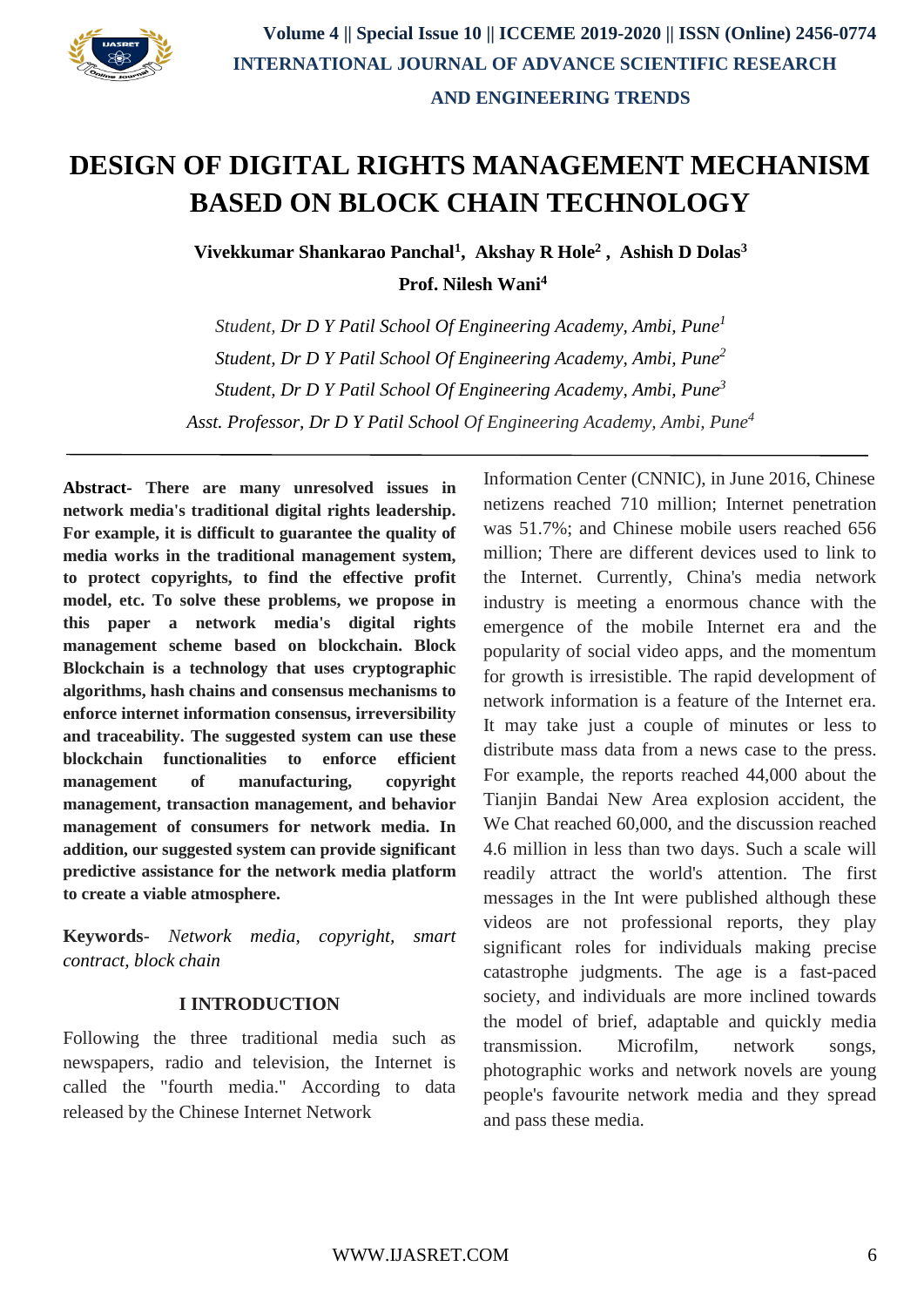

 **Volume 4 || Special Issue 10 || ICCEME 2019-2020 || ISSN (Online) 2456-0774 INTERNATIONAL JOURNAL OF ADVANCE SCIENTIFIC RESEARCH AND ENGINEERING TRENDS**

# **II LITERATURE SURVEY**

| Sr no          | <b>Paper Name</b>                                                            | <b>Author</b>                                              | <b>Advantage</b>                                                | <b>Description</b>                                                                                                                                                                                                                                                                                                                                                                    |
|----------------|------------------------------------------------------------------------------|------------------------------------------------------------|-----------------------------------------------------------------|---------------------------------------------------------------------------------------------------------------------------------------------------------------------------------------------------------------------------------------------------------------------------------------------------------------------------------------------------------------------------------------|
| $\mathbf{1}$   | A blockchain for<br>media: Survey                                            | Sunghyun<br>Cho<br>Electrical<br>and                       | securing content                                                | With the drastic development of the<br>internet, a lot of media sharing services<br>provided.<br>The<br>been<br>media<br>have<br>distribution<br>has<br>several<br>problems.<br>Because the copy of media easily is<br>created, and the media also is modified,<br>plagiarism and unauthorized distribution<br>become readily possible.                                               |
| $\overline{2}$ | A Survey of<br>Blockchain:<br>Techniques,<br>Applications, and<br>Challenges | Weichao<br>Gao,<br>William<br>G.<br>Hatcher, and<br>Wei Yu | decentralize<br>services,<br>security,<br>and<br>verifiability, | Blockchain is a distributed and<br>immutable ledger of transactions,<br>in which each transaction is inexorably<br>linked to the<br>prior one. As the primary purpose of the<br>blockchain, operation<br>in untrusted decentralized environments<br>can be secured by<br>both the record of transactions, and<br>decentralized consensus on<br>the validity of the transaction record |
| 3              | Blockchain: The<br>of<br>new<br>era<br>Technology                            | Riya Sapra                                                 | immutability<br>and<br>robustness                               | Blockchain has become a buzzword in<br>IT sector.<br>The technology behind blockchain has<br>become so<br>powerful that applications are being<br>built on top of<br>them which will automatically make<br>them<br>decentralized, block based and resistant<br>to<br>censorship.                                                                                                      |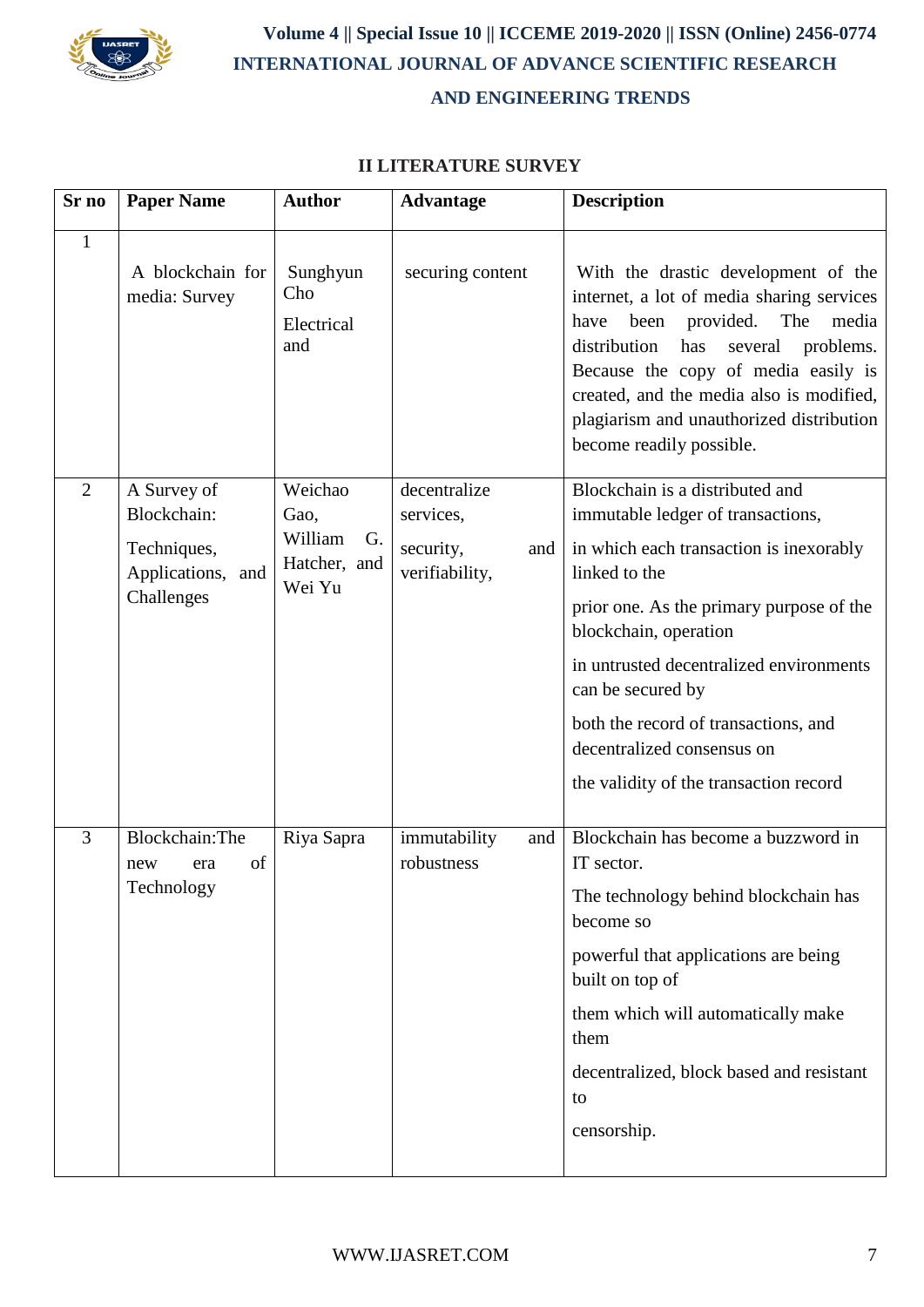

# **Volume 4 || Special Issue 10 || ICCEME 2019-2020 || ISSN (Online) 2456-0774 INTERNATIONAL JOURNAL OF ADVANCE SCIENTIFIC RESEARCH AND ENGINEERING TRENDS**

| 4 | Design scheme of                                                           | <b>MENG</b> | securely store | multimedia and digital works in the                                                                                                                                                                                  |
|---|----------------------------------------------------------------------------|-------------|----------------|----------------------------------------------------------------------------------------------------------------------------------------------------------------------------------------------------------------------|
|   | copyright                                                                  | Zhaoxiong   | watermark      | form of image, audio, video                                                                                                                                                                                          |
|   | management<br>system<br>based on digital<br>watermarking and<br>blockchain |             | information    | and other digital formats have been<br>published on the Internet,<br>and their copyright protection and<br>information integrity<br>assurance have gradually become an<br>urgent issue that needs to<br>be resolved. |

# **III EXISTING SYSTEM**

In Existing system the copyright owner does not have any secure computerizes system. To maintain his own copyright security. So his hard work and money can be loss if someone can stolen his copyrights. So Copyright owner has huge loos of money. In market lot of compition in between products but every brand need to maintain his copyrights rights.

#### **IV PROPOSED SYSTEM**

Above analyses of the technological advantages of blockchain show that blockchain is suitable for the management of network media. And in this section we use blockchain to design a digital rights management scheme for network media, and this scheme will cover production management, copyright management, transaction management and user's behavior management. As shown in Figure , the scheme adopts the private blockchain technology. The private blockchain interacts with the network media platform to receive transaction data from application layer. In order to reach a consensus for these data, few trusted nodes in the private blockchain communicate with each other, and record these data on the blockchain after a consensus reached. In addition, because all of transaction data are stored in each trusted nodes, the scheme will build a robust distributed system.

# **4.1 Advantages of Proposed System**

- 1) Improve Security
- 2) Copyright rights digital protection
- 3) Transparency in transaction

# **V CONCLUSION**

Blockchain is a technology that synthesizes cryptographic algorithms, hash chains, and consensus mechanism and can be used to deliver internet information services such as consensus, traceability of irreversibility. We suggested a digital rights management system for network media based on these services in this article. We used consensus mechanism in the system to finish real-time copyright confirmation, used blockchain-based smart contracts to enforce real-time transactions, and used digital signature and hash chains to ensure transaction accuracy. Furthermore, based on these services we can also implement the innovation of profits model and supervision model, which will greatly promote the development of network media. We predicted that our proposed digital rights management scheme for network media would open a new era for network media business

### **REFERENCES**

1. Zhaoxiong Meng, Tetsuya Morizumi, Sumiko Miyata, Hirotsugu Kinoshita, "Design Scheme of Copyright Management System Based on Digital Watermarking and Blockchain", Computer Software